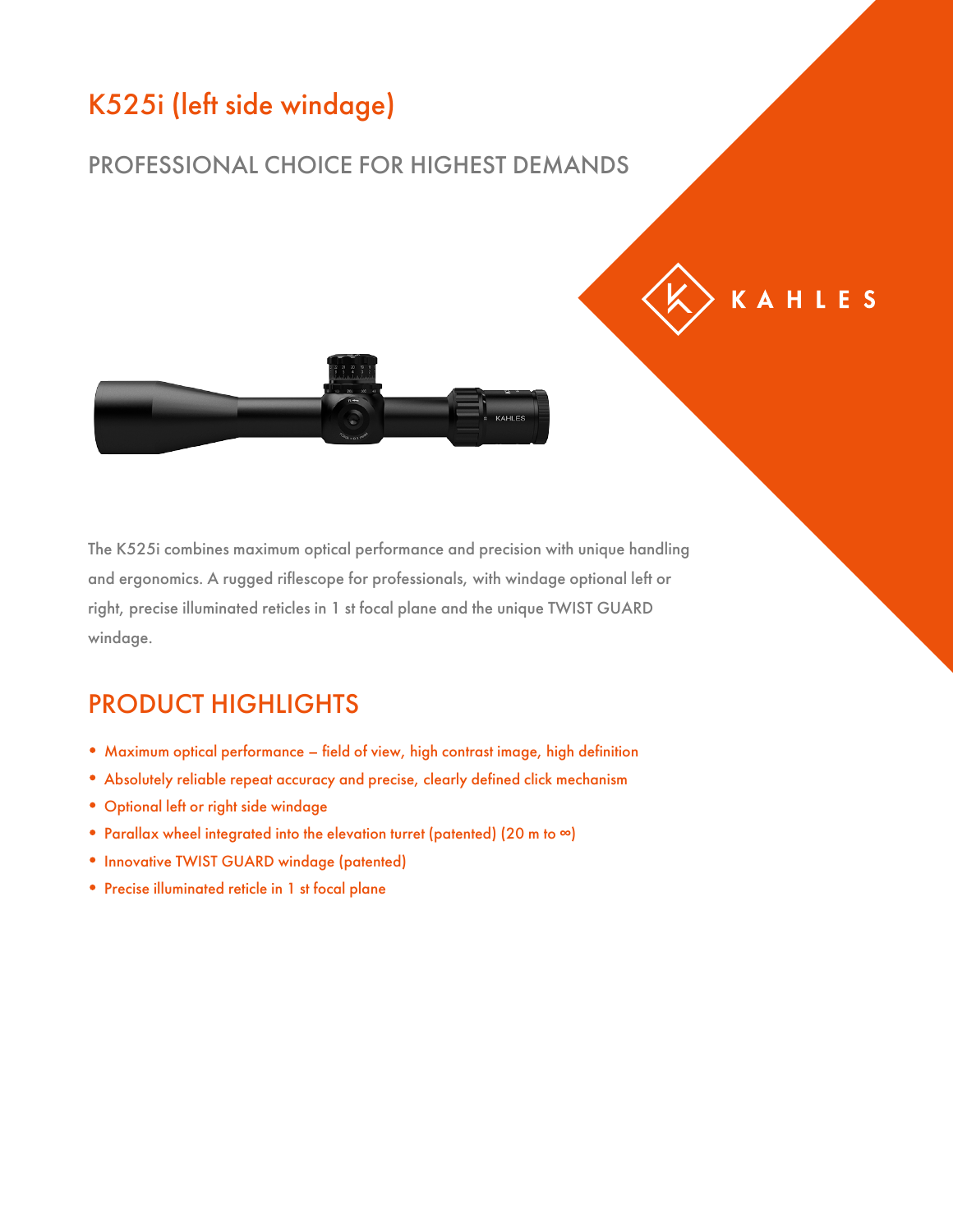### TECHNICAL DATA

| <b>Magnification:</b>        | $5 - 25$                                                         |
|------------------------------|------------------------------------------------------------------|
| Eye relief:                  | 3.74 in                                                          |
| Field of view:               | $21.3 - 4.5$ in / 100 yds                                        |
| Diopter compensation:        | $+2$ / -3.5 dpt                                                  |
| Twilight factor (DIN 58388): | $16.7 - 37.4$                                                    |
| Impact correction per click: | .1 MRAD   1/4 MOA                                                |
| Adjustment range (E/W):      | 104.4 / 46.8 in/100 yds   29.0 / 13.0<br>MILS   100.0 / 45.0 MOA |
| Parallax adjustment:         | 20 m till $\infty$                                               |
| Tube diameter:               | 34 mm $/ 1.34$ in                                                |
| Length:                      | 14.8 in                                                          |
| Weight:                      | 34.2 oz                                                          |
| Illuminated:                 | Yes                                                              |
| Warranty:                    | 10 years                                                         |